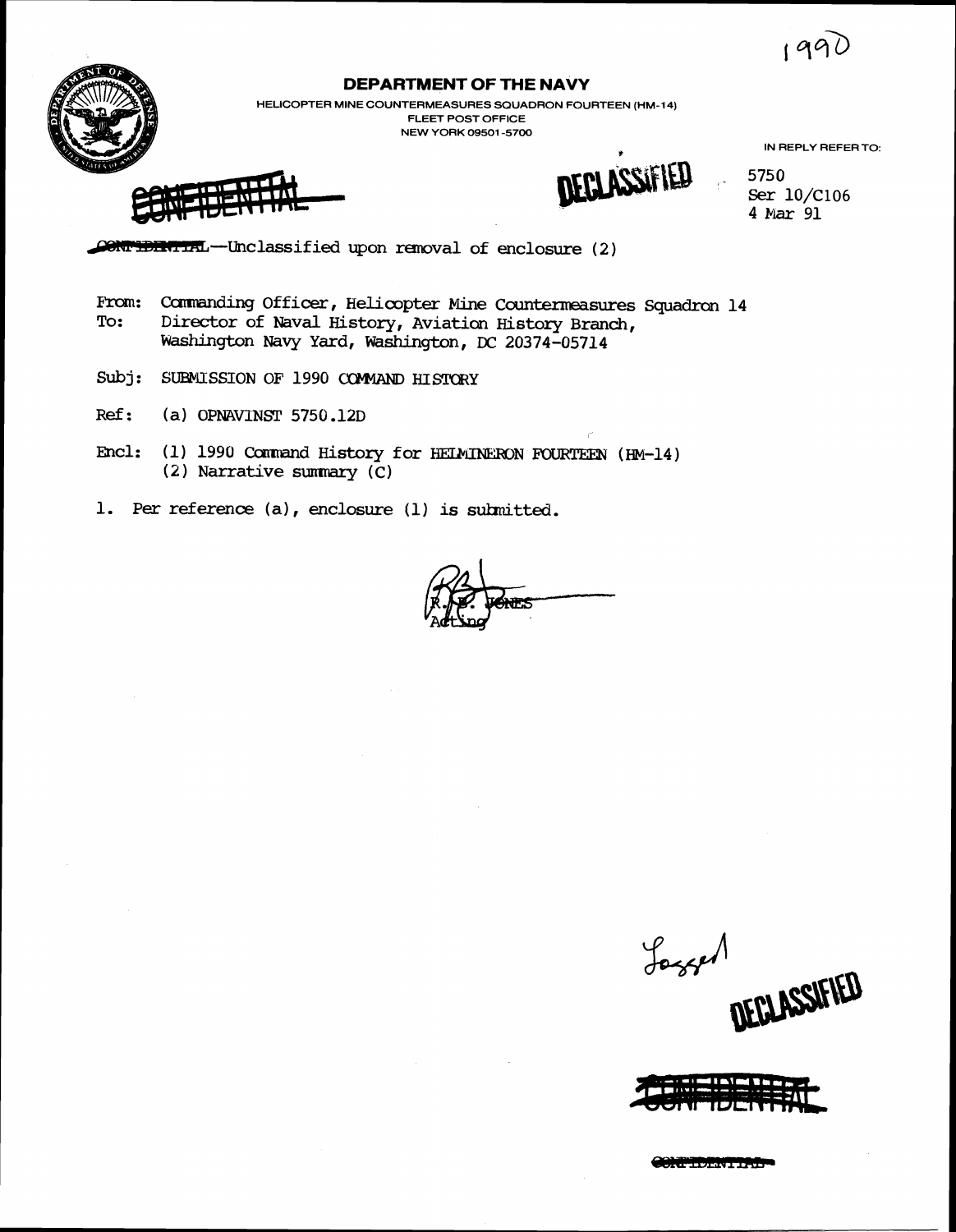### Subj: SUBMISSION OF 1990 COMMAND HISTORY

### 1990 COMMAND HISTORY FOR HELMINERON FOURTEEN (HM-14)

HM-14 is assigned to Helicopter Tactical Wing One at Naval *Air* **Station (PAS),** Norfolk, Virginia. The "Vanguard" is capable of rapia deployment and can operate from either aviation capable vessels or shore bases to carry out **~ts** primary mission of Airborne Mine Countermasures (AMCN) . CDR W. **G.** Arnold **and** CDR **J.** A. Haggart were the Camanding Offlcers for the year of 1990. HM-14 is based at NAS Norfolk, Virginia and currently has one detachment of six MH-53E helicopters on board the USS Tripoli conducting AMCM missions in support of OPERATION DESERT STORM.

### January

- Cantmued transition fram RH-53D **to** a 12 aircraft MH-53E **squadrm.** 

### **February** - *March*

- <sup>07</sup> Took delivery of MH-53E buno 163058 fram Sikorsky Aircraft, the squadran's sixth Sea Dragon helicopter.
- 12 Feb-16 Mar Participated in Exercise "Safe Pass 90" on bard the USS **Guam.**
- <sup>20</sup>*Mar*  **Took** delivery of MH-53E buno 163065 fmm Sikorsky Aircraft, the squadron's seventh Sea Dragon helicopter.

### April

- 01 HM-14 attains Initial Operating Capability, (IOC), with the first MH-53E four helicopter detachment.
- 07-15 Deployed two MH-53E helicopters on a nm-stop flight to **Bermuda** in support of a Presidential **Conference** with British Prime Minister Thatcher.
- <sup>09</sup> Transferred RH-53D helicopters buno 158749, 158756, 158bb9 **am** 158751 to the U.S. Marine Corps **(kAG** 42).
- 12 Static display of one MH-53E at Fleet Mine Warfare Training Center, Charleston, **SC.**
- 15-23 Participated in Exercise **"OCEAN** VENTURE 90'' on board the USS Guam.
- <sup>26</sup> Change ot **Camand** from CllR **W. G.** Amold **to CDR J.** A. Haggart.

 $1$  of  $3$ 

 $\text{Encl}(\mathbf{1})$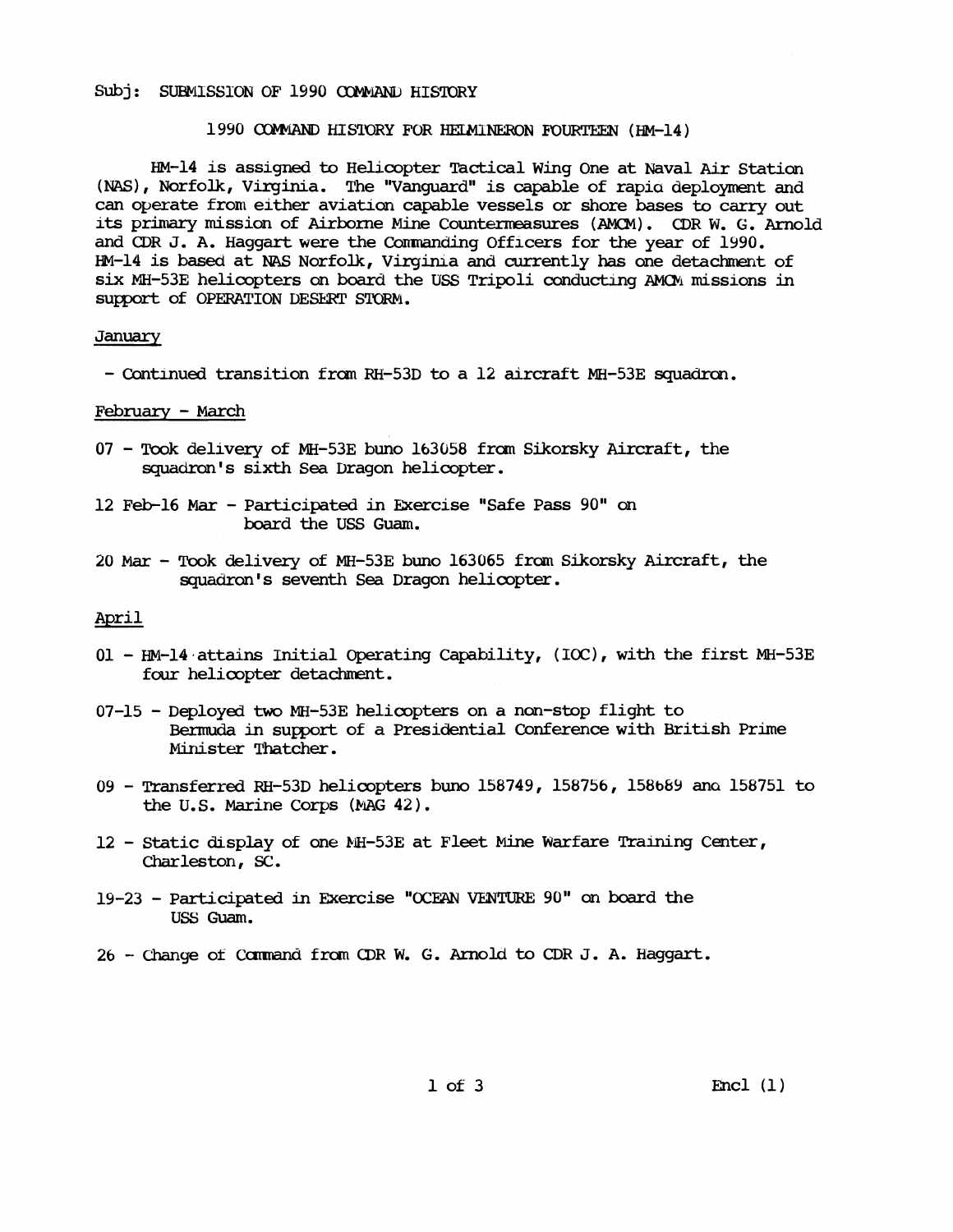May

- <sup>02</sup> Took delivery of MH-53E **buno** 163066 fran Sikorsky Aircraft, the squadran's **eighth Sea** Dragon helicopter .
- <sup>13</sup> Completed twelve years of mishap free flying. 13 - Comp.<br>15 - Trans<br><u>June</u><br>07- Trok d
- <sup>15</sup> Transferred RH-53D bum 158683 **to** HEl-19, **NAS** Alameda, **CA.**

- 07- Took delivery of MH-53E buno 163067 from Sikorsky Aircraft, the squadron's ninth **Sea** Dragon.
- 19-22 Immediate Superior in Command Inspection (ISIC)
- 22-24 Static display of me MH-53E **on** board the USS Intrepid, **New** York City, **NY.**
- 26-27 MK-106 missions flown in support of development of the "QUICKSTRIKE" mine simulator.

July

- 17-16 kfi-106 missions f lcwn in support of developrent of the "QUICKSTRIKE" mine simulator.
- 20-24 Static display, Prince Edward Island, **Canada.**
- $27-30$  Conducted expanded flight deck spot verification aboard USS Raleigh, LPD-1.

August

- 01-03 Conducted MK-105 training onboard USS Raleigh.
- <sup>02</sup> Static display of one Mh-53E at Charleston, **SC.**
- <sup>13</sup> Transferred RH-53D **bunos** 158752 and; 158745 to the U.S. Marine Corps **(MAG** 42), marking the departure of the last RH-53Us **from** the active Navy.

**September** 

- <sup>01</sup> Static Display of me MH-53E at Westminster, **MD.**
- <sup>07</sup> Took dellvery **af** MH-53E **buno** 163068 fm1 Sikorsky Aircraft the squadranls tenth Sea Dragon helicopter.

 $2$  of  $3$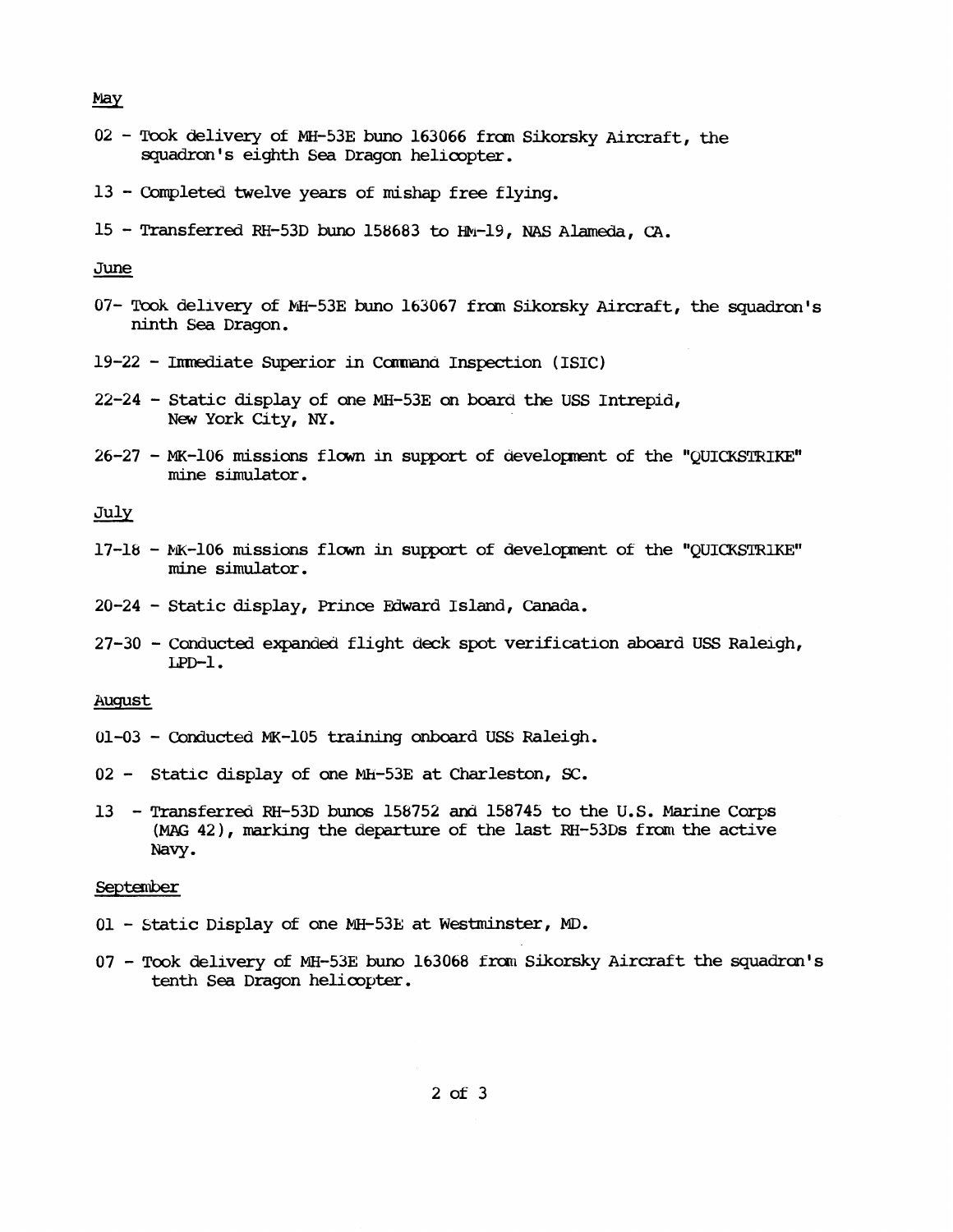### October

- 02 Detachment One (DET 1) is the first U.S. Navy Squadron to forward deploy in support of operation "DESERT SHIELD".
- 29 Oct-02 Nov DET 1 participated in "DESEX-01", a joint  $U.S.-U.K.$  mine cuuntenwasures **(MCFi)** exercise.

### November

- 02 Took delivery of MH-53E buno 163069 from Sikorsky Aircraft, the squadron's eleventh Sea Dragon Helicopter.
- 10-15 DET 1 participated in "DESEX-02", a joint U.S. Royal Saudi Navy MCM exercise.
- 25 Nov-15 Dec AN/ALQ 141 mine neutralization system training detachment in Ft. Lauderdale, Fl.
- <sup>26</sup> Took delivery of Mi-53E buno 163070 fran Sikarsky Aircraft, the twelfth and last **Sea** Dragon **helicopter** slde nurrber 555, the "Triple Nickel."

### December

- 07-09 Conducted a heavy lift mission in support of US Navy Atlantic Underwater Testing and Evaluation Center Detachment Andros Island **Bahamas.**
- <sup>31</sup> HM-14 attained Full Operational Capability **(FOC)** operating the **MH-53E** Sea Dragon.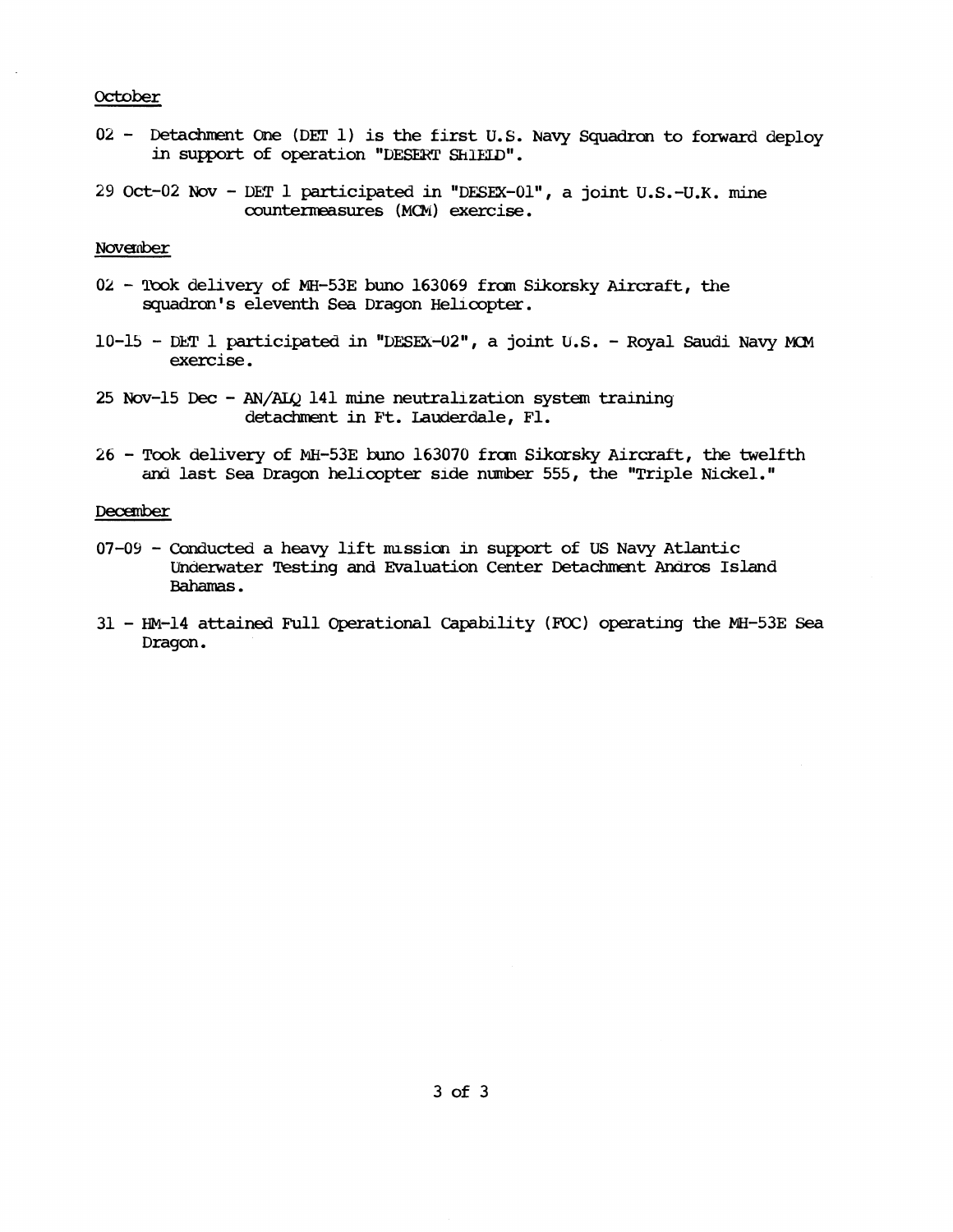# DECLASSIFIFD

### CONFIDENTILLY

### NARRATIVE: SUMMARY

### **January**

(U) HM-14 continued it's transition from the RH-53D to the newer MH-53E Sea Dragon. Having entered the year with seven RH-53Ds and five MH-53Es, the squadron was well under way in it's transition.

### February/March

(U) HM-14 deployed on board the USS **Guam** (LPH-91, with flve RH-53D **ana**  three MH-53E helicopters. This was to mark the last and one of the most successful deployments of the "Delta". The USS Guam was in port in **New**  Orleans, Louisiana from 20 Feb through 28 Feb. The command participated in Exercise "Safe Pass" frcxn 05 Mar through 14 **Mar** in the Charleston, **SC** OPAREA. Having completed **b6** sorties, the "Vanguard" successfully searched **and** wept approximately 60 linear miles of ocean shipping routes. In all, HM-14 swept **three** mines aMI located all bottom mines with AQS-14 **sonar.** 

### April

(U) Conducted the transfer of five RH-53D hellcopters to the U.S. Marines Corps (MAG-29), each with certified error free logbooks, and complete aircraft inventories. The "Delta" **had served** this **squadrcm** well and will be remembered as a great machine.

**(C)** HM-14 attained Initial Operating CapabiLty (IOC) to aeploy a tour aircraft MH-53E detachment to any location in the world within 72 hours.

**(U)** Bi-14, under hlgh level taskmg, successfully deployed a lmg range over-water two plane MH-53E detachment to Bermuda. This was in support of a Presidential conference with Britlsh Prime Wmlster **Thatcher.** The misslon included operational in-flight refueling from C-130 tanker aircraft.

**(C)** HM-14 deploy& four MH-53E helicopters onboard the USS Guam to participate in Exercise "Ocean Venture". This first such deployment for the "Sea Dragon" was highly successful. The improved reliability and capability of the MH-53E **enabled** HM-14 to **sweep** 31 **linear** mles of **ocean** shppmg channels. HM-14 also served as the MCM commander in this exercise and thus directed the efforts of two MSOs and two EOD units achieving over 85% clearance. Of that clearance, the "PIIGHTY MH" **was** responsible for 66%.

(U) CDR W. G. Arnold was relieved by CDR J. A. Haggart at NAS Norfolk. RADM Jesberg, Commander Helicopter Wings Atlantic was the guest speaker.

### May

(U) HM-14 axpleted 12 years of class A mishap **free** flight for which the "Vanguard" received the **CCMNAVU1RLANT** Safety Award.

 $Encl(2)$ 

**DECLASSIFIED**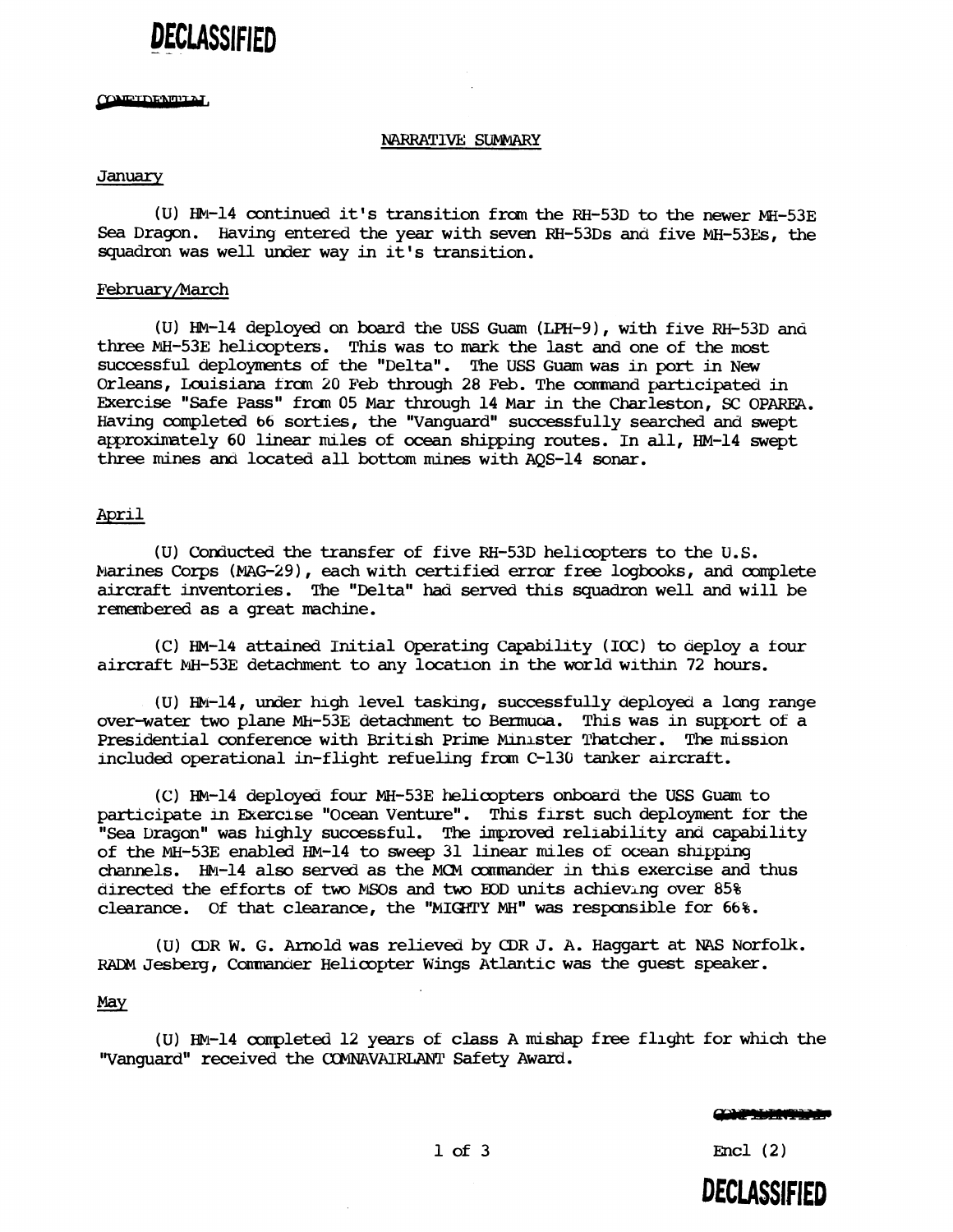# DECLASSIFIED

# Commune<br>June<br>(II)

(U) CAPT C. F. Harrison, Commander Helicopter Tactical Wing ONE, conducted ISIC inspection. No **nm** jor discrepancies were noted. CAPT Harrisan characterized MI-14 **as** the "Best in the Wing."

(U) Providing fleet support, one MH-53E was static displayed on board the USS Intrepid, New York City, NY.

( U) Conducted numerous mi ssim flights in support of NSWC **I** s developnent of the Quickstrike aine simulator. Real-time feedback for various sweep settings of the MK-106 were obtained greatly enhancing AMCM tactics and procedures.

### August

**(U)** HN-14 deployed **three** MK-105 sleds andl **three** 17' RHIB boats **abcard**  the USS Raleigh. The squadron sortied the MH-53E daily from home base at NAS Norfolk to rendezvous with the USS Raleigh and excercize LPD launch/recovery of the MK-105 system.

### October

(U) HM-14 was the first Navy *squadron* to forward deploy m support of Operation "Desert Shield." Six MH-53E aircraft, 300 men and all necessary support gear were expeditiously loaded out and deployed on C-5 and C-141 aircraft to the United Arab Emirates (UAE), to become the largest AMCM detachment in comnunity history. Beginnlng with **an** empty **container** parking lot in Abu Dhabi, **UAE,** HM-14 worked closely with host nationals to establish a fully functional AMPI he affectionately narned **"NAS** Abu Dhabi." The first mission was conducted within five days, all aircraft were full mission capable wlthu seven **days,** and the flrst *AElCM* fhght took place within 11 **days** of arrival.

(C) DESEX-01 was a joint U.S.-U.K. MCM exercise that integrated each country's surface MCM assets and HM-14. Significant results were achieved, in that HM-14 swept two mine simulators and located, within 60 yards, one of two possible mine shapes. AMON capabilities against the region's indigenous mines and environment were proven effective.

(U) At NAS Norfolk, the squadron took delivery of the last of 12 MH-53E Sea Dragon aircraft, side nuher *555* or "Triple Nickel."

### November

(C) DESEX-02 the secand exercise **conducted** by DET 1 was a jomt U.S.- Royal Saudi Navy exercise conductea off the coast of Saudi Arabia. This exercise clearly demonstrated HM-14's ability to successfully project AMCM into a forward threat area. Aircraft flew 300 miles each way between NAS Abu Dhabi and Jubayil, S. A. for four consecutive days and completed sixteen missions. Over 162 linear mles were swept uslng FK-103, MK-104 and MK-106 devices.